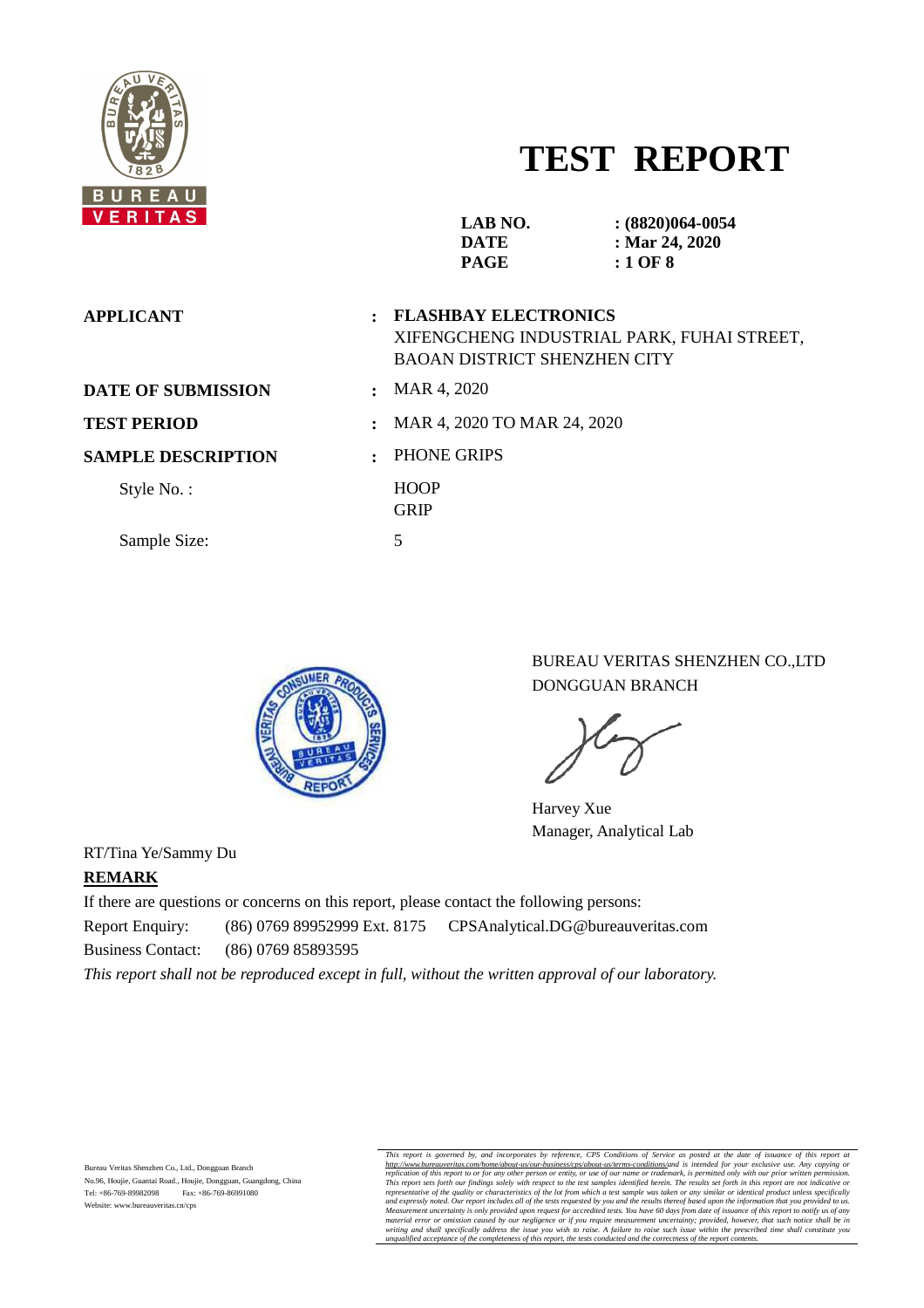

## **SUMMARY OF TEST RESULTS**

| <b>TEST REQUESTED</b>                                             | <b>CONCLUSION</b> | <b>REMARK</b> |
|-------------------------------------------------------------------|-------------------|---------------|
| European Parliament and Council Directive 2011/65/EU on the       |                   |               |
| Restriction of the Use of Certain Hazardous Substances in         | <b>PASS</b>       |               |
| Electrical and Electronic Equipment (RoHS) with its               |                   |               |
| Amendment Directive 2015/863/EU                                   |                   |               |
| The BBP/DBP/DEHP/DIBP content requirements of the European        |                   |               |
| Parliament and Council Directive 2011/65/EU on the Restriction of |                   |               |
| the Use of Certain Hazardous Substances in Electrical and         | <b>PASS</b>       |               |
| Electronic Equipment (RoHS) with its Amendment Directive          |                   |               |
| 2015/863/EU                                                       |                   |               |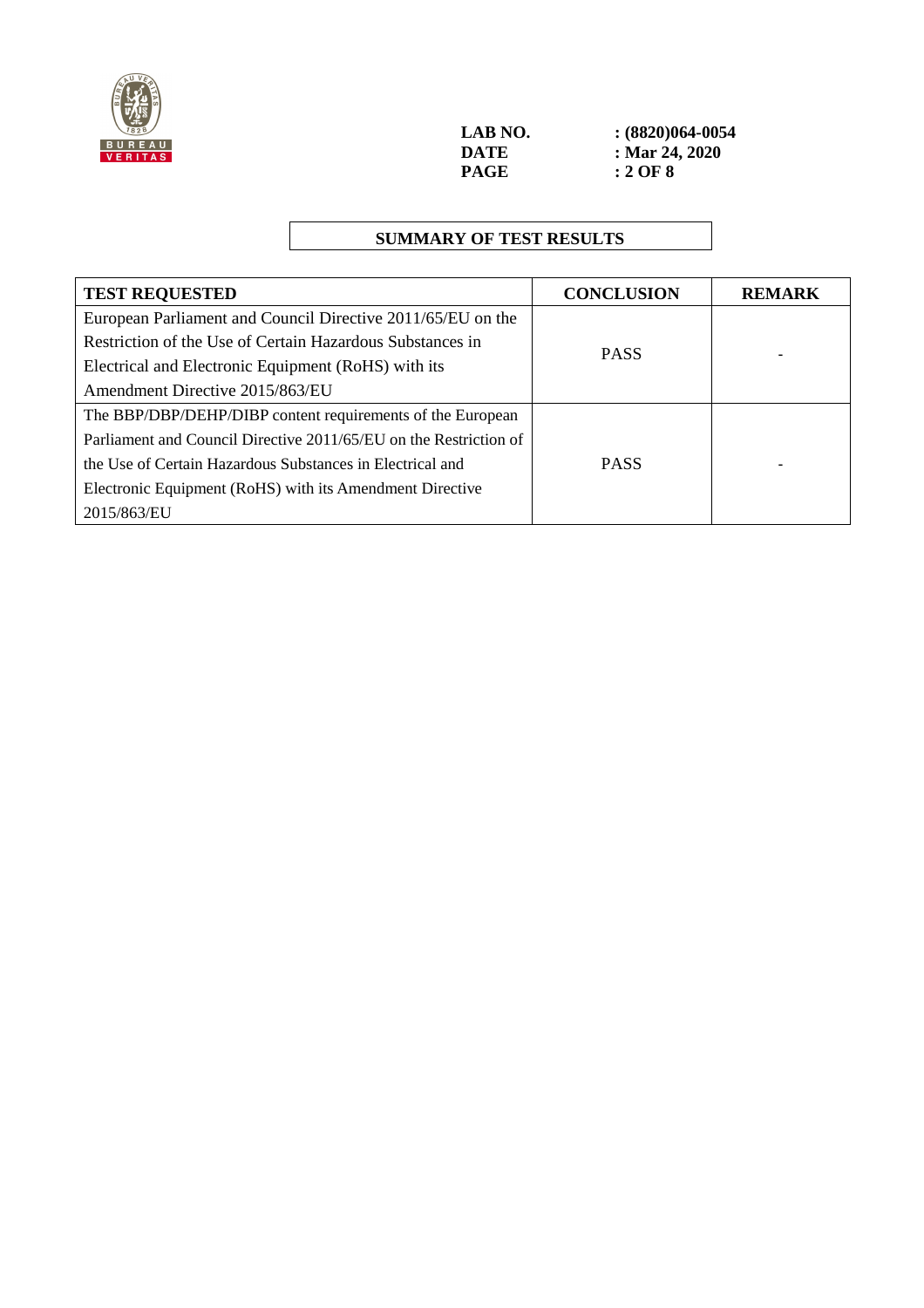

**LAB NO.** <br>**: (8820)064-0054**<br>**DATE :** Mar 24, 2020 **DATE** : Mar 24, 2020<br> **PAGE** : 3 OF 8 **PAGE : 3 OF 8** 

## **Photo of the Submitted Sample**

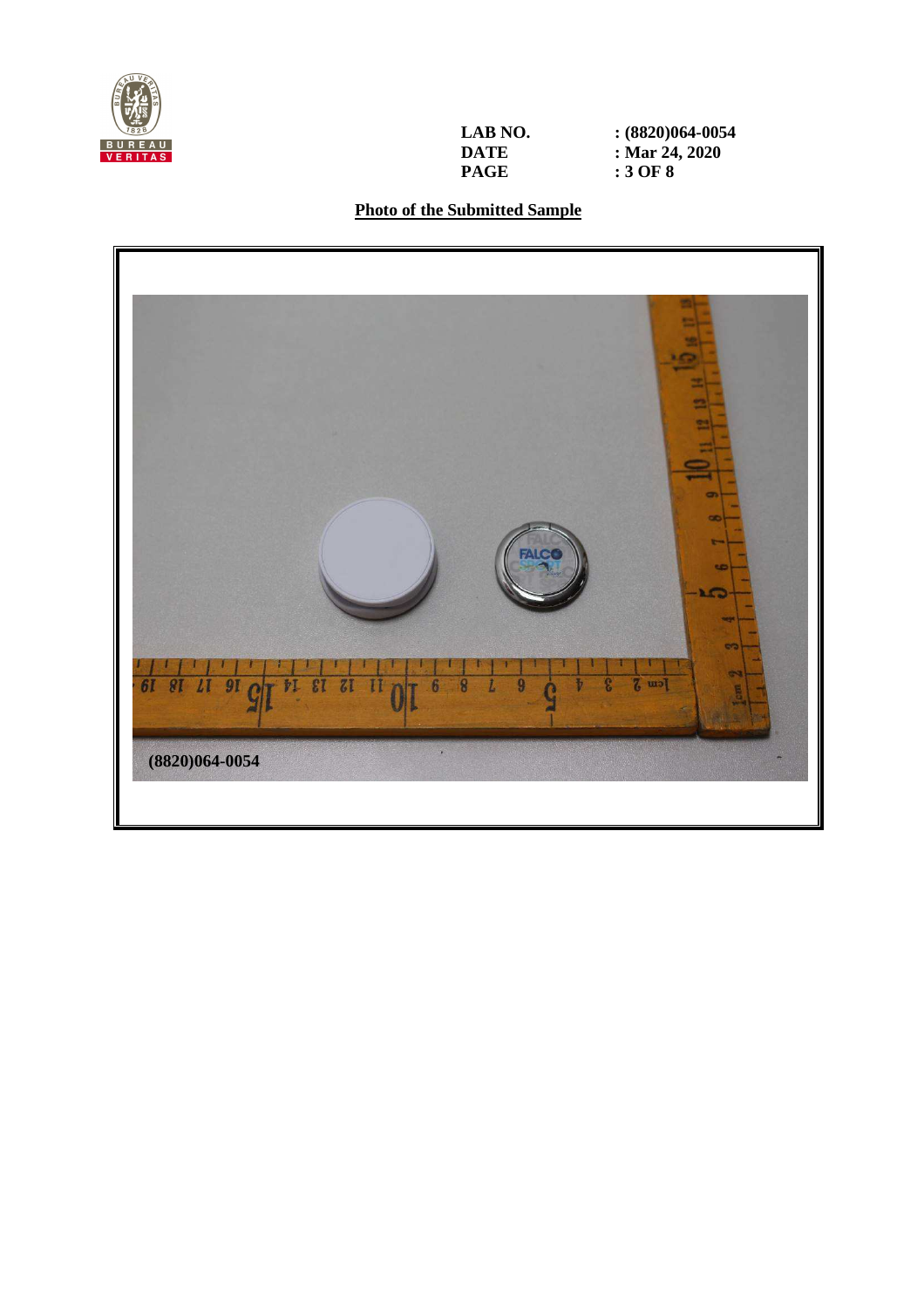

| LAB NO. | $(8820)064-0054$ |
|---------|------------------|
| DATE    | : Mar 24, 2020   |
| PAGE    | : 4 OF 8         |

# **Test Item Description and Photo List**

| <b>Test</b><br>Item(s) | <b>Sample Photo</b> | <b>Item / Component</b><br>Description(s) | Location(s)                     | Style(s) |
|------------------------|---------------------|-------------------------------------------|---------------------------------|----------|
| <b>IOO1</b>            |                     | White foam                                | Adhesive foam, big phone grip   |          |
| <b>I002</b>            |                     | White plastic                             | Base, big phone grip            |          |
| <b>I003</b>            |                     | White plastic                             | Big buckle, big phone grip      |          |
| <b>I004</b>            |                     | White plastic                             | Plate, holder, big phone grip   |          |
| <b>I005</b>            |                     | White plastic                             | Holder, big phone grip          |          |
| <b>I006</b>            |                     | White plastic                             | Small buckle, big phone grip    |          |
| <b>I007</b>            |                     | Black foam with glue                      | Adhesive foam, small phone grip |          |
| <b>I008</b>            |                     | Transparent plastic with<br>paper         | Plate, small phone grip         |          |
| <b>I009</b>            |                     | Silvery metal                             | Base, small phone grip          |          |
| <b>I010</b>            |                     | Silvery metal                             | Ring, small phone grip          |          |
| I011                   |                     | Silvery metal                             | Plate, small phone grip         |          |
| <b>I012</b>            |                     | Transparent plastic                       | Washer, small phone grip        |          |
| <b>IO13</b>            |                     | Silvery metal<br>Washer, small phone grip |                                 |          |
| <b>IO14</b>            |                     | Black plated silvery metal                | Shaft, small phone grip         |          |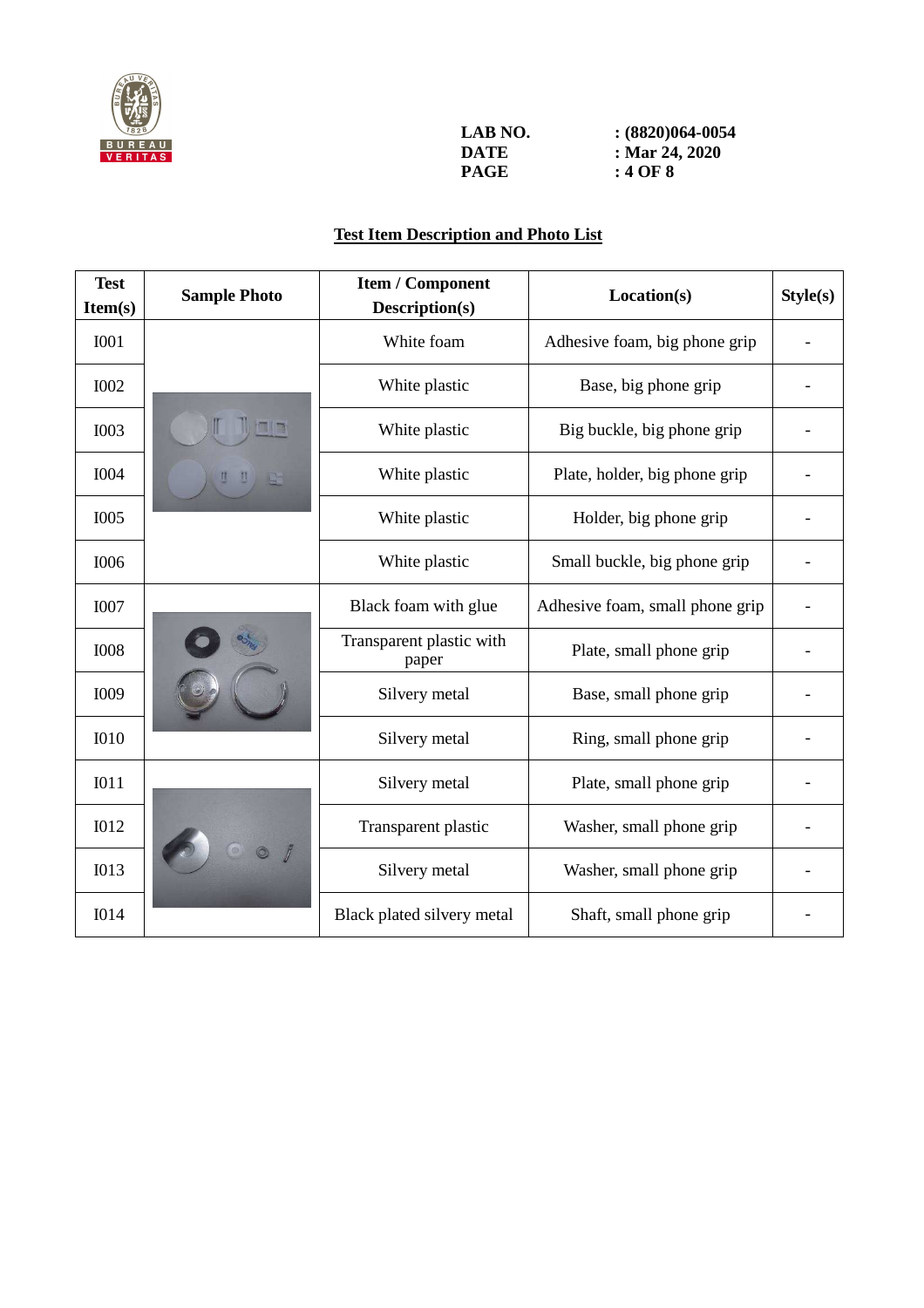

| LAB NO. | $(8820)064-0054$ |
|---------|------------------|
| DATE    | : Mar 24, 2020   |
| PAGE    | : 5 OF 8         |

#### **TEST RESULT**

**Compliance Test – European Parliament and Council Directive 2011/65/EU on the Restriction of the Use of Certain Hazardous Substances in Electrical and Electronic Equipment (RoHS) with its Amendment Directive 2015/863/EU** 

Test Method : See Appendix.

See Analytes and their corresponding Maximum Allowable Limit in Appendix

|                  | Result    |                 |                 |                        |             |              |             |
|------------------|-----------|-----------------|-----------------|------------------------|-------------|--------------|-------------|
| Parameter        | Lead (Pb) | Cadmium<br>(Cd) | Mercury<br>(Hg) | Chromium<br>VI (Cr VI) | <b>PBBs</b> | <b>PBDEs</b> | Conclusion  |
| Unit             |           |                 |                 | mg/kg                  |             |              |             |
| Test Item $(s)$  |           |                 |                 |                        |             |              |             |
| <b>I001</b>      | ND        | <b>ND</b>       | ND              | <b>ND</b>              | <b>ND</b>   | ND           | <b>PASS</b> |
| <b>I002</b>      | ND        | <b>ND</b>       | ND              | ND                     | <b>ND</b>   | <b>ND</b>    | <b>PASS</b> |
| <b>I003</b>      | ND        | <b>ND</b>       | ND              | ND                     | <b>ND</b>   | ND           | <b>PASS</b> |
| <b>I004</b>      | <b>ND</b> | <b>ND</b>       | ND              | ND                     | <b>ND</b>   | <b>ND</b>    | <b>PASS</b> |
| <b>I005</b>      | ND        | <b>ND</b>       | ND              | ND                     | <b>ND</b>   | ND           | <b>PASS</b> |
| <b>I006</b>      | ND        | <b>ND</b>       | ND              | ND                     | <b>ND</b>   | <b>ND</b>    | <b>PASS</b> |
| <b>I007</b>      | ND        | <b>ND</b>       | ND              | ND                     | <b>ND</b>   | <b>ND</b>    | <b>PASS</b> |
| <b>I008</b>      | <b>ND</b> | <b>ND</b>       | <b>ND</b>       | <b>ND</b>              | <b>ND</b>   | <b>ND</b>    | <b>PASS</b> |
| I009             | ND        | <b>ND</b>       | ND              | ND                     | <b>NA</b>   | <b>NA</b>    | <b>PASS</b> |
| <b>I010</b>      | ND        | <b>ND</b>       | ND              | Negative*              | <b>NA</b>   | <b>NA</b>    | <b>PASS</b> |
| I011             | ND        | <b>ND</b>       | <b>ND</b>       | ND                     | <b>NA</b>   | <b>NA</b>    | <b>PASS</b> |
| <b>I012</b>      | <b>ND</b> | <b>ND</b>       | <b>ND</b>       | ND                     | <b>ND</b>   | <b>ND</b>    | <b>PASS</b> |
| I013             | ND        | <b>ND</b>       | ND              | Negative*              | <b>NA</b>   | <b>NA</b>    | <b>PASS</b> |
| I <sub>014</sub> | ND        | <b>ND</b>       | <b>ND</b>       | ND                     | <b>NA</b>   | <b>NA</b>    | <b>PASS</b> |

Note / Key:

 $ND = Not detected$  ">" = Greater than "<" = Less than  $NR = Not requested$  mg/kg = milligram(s) per kilogram = ppm = part(s) per million  $NA = Not applicable$  % = percent 10000 mg/kg = 1 %

Detection Limit : See Appendix.

Remark:

The testing approach is listed in table of Appendix.

- \* denotes as reported result(s) was (were) performed by wet chemistry method. Others were screened by XRF. For XRF screening, the result(s) of Cr VI was (were) reported as total chromium and the result(s) of PBBs and PBDEs was (were) reported as total bromine. Also, the XRF result(s) may be different to the actual content based on various factors including, but not limit to, sample size, thickness, area, non-uniformity composition, surface flatness.
- According to European Council Directive 2011/65/EU, Article 5 "Adaptation of the Annexes to scientific and technical progress", exemption(s) should be granted to the materials and components of Test Item(s) in the lists in Annexes III and IV of this directive.

The items 009 was resubmitted by client dated on Mar 19, 2020.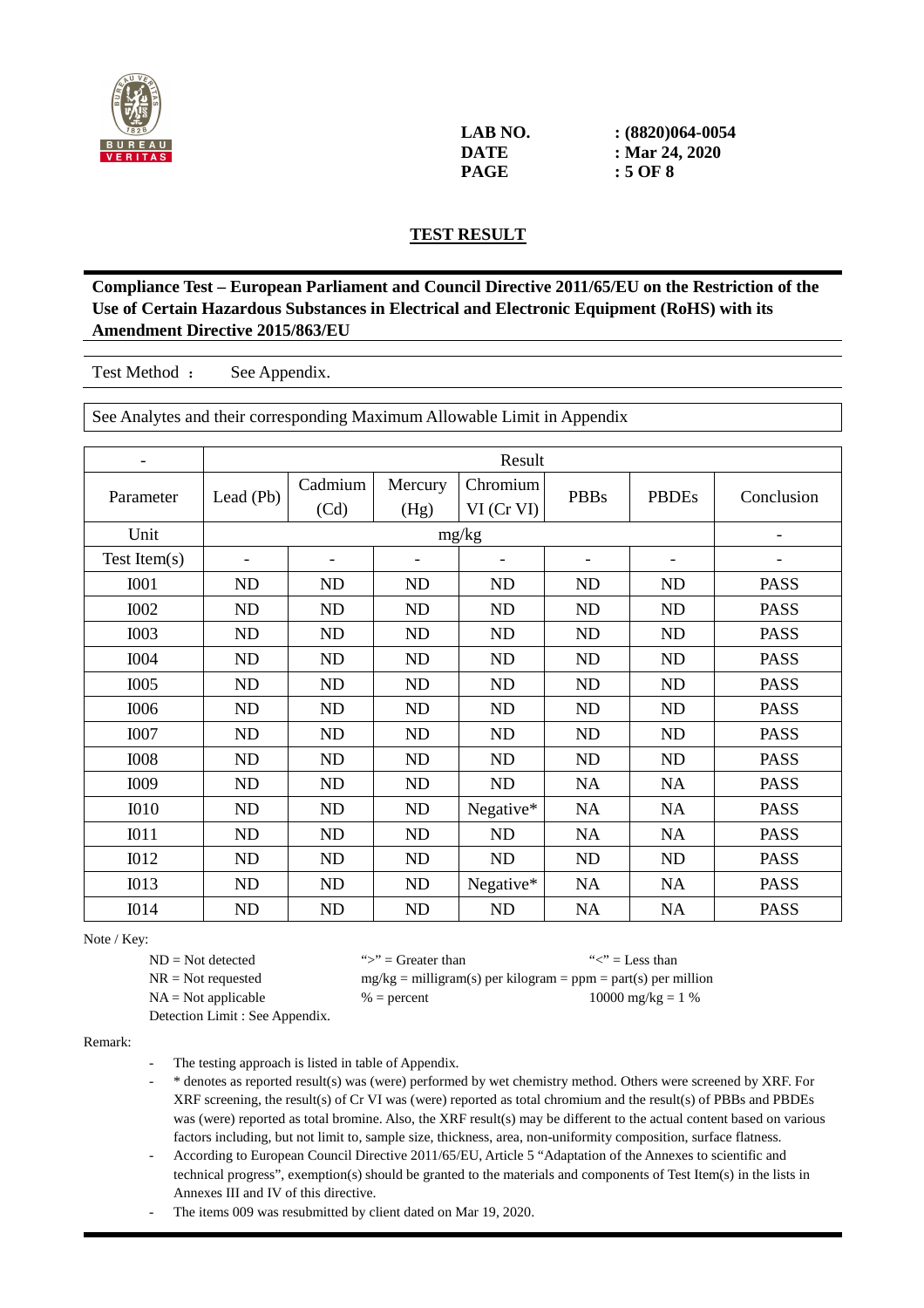

| LAB NO. | $(8820)064-0054$ |
|---------|------------------|
| DATE    | : Mar 24, 2020   |
| PAGE    | : 6 OF 8         |

#### **APPENDIX**

| List of Analytes and their Corresponding Test Methods, Detection Limit and Maximum Allowable Limit |                                                                                |                |                             |                         |                        |                                    |  |
|----------------------------------------------------------------------------------------------------|--------------------------------------------------------------------------------|----------------|-----------------------------|-------------------------|------------------------|------------------------------------|--|
|                                                                                                    | [ Compliance Test for European Parliament and Council Directive 2011/65/EU ] : |                |                             |                         |                        |                                    |  |
|                                                                                                    |                                                                                |                |                             | Detection Limit (mg/kg) |                        |                                    |  |
|                                                                                                    |                                                                                |                | X-ray fluorescence (XRF)[a] |                         |                        | <b>Maximum</b><br><b>Allowable</b> |  |
| No.                                                                                                | <b>Name of Analytes</b>                                                        | Metallic /     |                             |                         | Wet                    | Limit                              |  |
|                                                                                                    |                                                                                | <b>Plastic</b> | glass /                     | <b>Others</b>           | Chemistry              | (mg/kg)                            |  |
|                                                                                                    |                                                                                |                | ceramic                     |                         | $10^{[b]}$             |                                    |  |
| 1                                                                                                  | Lead (Pb)                                                                      | 100            | 200                         | 200                     |                        | 1000                               |  |
| $\overline{c}$                                                                                     | Cadmium (Cd)                                                                   | 50             | 50                          | 50                      | $10^{[b]}$             | 100                                |  |
| 3                                                                                                  | Mercury (Hg)                                                                   | 100            | 200                         | 200                     | $10^{[c]}$             | 1000                               |  |
| $\overline{4}$                                                                                     | Chromium (Cr)                                                                  | 100            | 200                         | 200                     | <b>NA</b>              | NA                                 |  |
| 5                                                                                                  | Chromium VI (Cr VI)                                                            | <b>NA</b>      | <b>NA</b>                   | <b>NA</b>               | $3^{[g, h]}/10^{[d]}/$ | 1000/                              |  |
|                                                                                                    |                                                                                |                |                             |                         | See [e, j]             | Negative <sup>[j]</sup>            |  |
| 6                                                                                                  | Bromine (Br)                                                                   | 200            | NA                          | 200                     | <b>NA</b>              | <b>NA</b>                          |  |
|                                                                                                    | Polybromobiphenyls (PBBs)<br>- Bromobiphenyl (MonoBB)                          |                | <b>NA</b>                   | NA                      | Each $50^{[f]}$        | Sum 1000                           |  |
|                                                                                                    | - Dibromobiphenyl (DiBB)                                                       | <b>NA</b>      |                             |                         |                        |                                    |  |
|                                                                                                    | - Tribromobiphenyl (TriBB)                                                     |                |                             |                         |                        |                                    |  |
|                                                                                                    | - Tetrabromobiphenyl (TetraBB)                                                 |                |                             |                         |                        |                                    |  |
| 7                                                                                                  | - Pentabromobiphenyl (PentaBB)                                                 |                |                             |                         |                        |                                    |  |
|                                                                                                    | - Hexabromobiphenyl (HexaBB)                                                   |                |                             |                         |                        |                                    |  |
|                                                                                                    | - Heptabromobiphenyl (HeptaBB)                                                 |                |                             |                         |                        |                                    |  |
|                                                                                                    | - Octabromobiphenyl (OctaBB)                                                   |                |                             |                         |                        |                                    |  |
|                                                                                                    | - Nonabromobiphenyl (NonaBB)                                                   |                |                             |                         |                        |                                    |  |
|                                                                                                    | - Decabromobiphenyl (DecaBB)                                                   |                |                             |                         |                        |                                    |  |
|                                                                                                    | Polybromodiphenyl ethers (PBDEs)                                               |                |                             |                         |                        |                                    |  |
|                                                                                                    | - Bromodiphenyl ether (MonoBDE)                                                |                |                             |                         |                        |                                    |  |
|                                                                                                    | - Dibromodiphenyl ether (DiBDE)                                                |                |                             |                         |                        |                                    |  |
|                                                                                                    | - Tribromodiphenyl ether (TriBDE)                                              |                |                             |                         |                        |                                    |  |
|                                                                                                    | - Tetrabromodiphenyl ether (TetraBDE)                                          |                |                             |                         |                        |                                    |  |
| 8                                                                                                  | - Pentabromodiphenyl ether (PentaBDE)                                          | <b>NA</b>      | <b>NA</b>                   | <b>NA</b>               | Each 50 <sup>[f]</sup> | Sum 1000                           |  |
|                                                                                                    | - Hexabromodiphenyl ether (HexaBDE)                                            |                |                             |                         |                        |                                    |  |
|                                                                                                    | - Heptabromodiphenyl ether (HeptaBDE)                                          |                |                             |                         |                        |                                    |  |
|                                                                                                    | - Octabromodiphenyl ether (OctaBDE)                                            |                |                             |                         |                        |                                    |  |
|                                                                                                    | - Nonabromodiphenyl ether (NonaBDE)                                            |                |                             |                         |                        |                                    |  |
|                                                                                                    | - Decabromodiphenyl ether (DecaBDE)                                            |                |                             |                         |                        |                                    |  |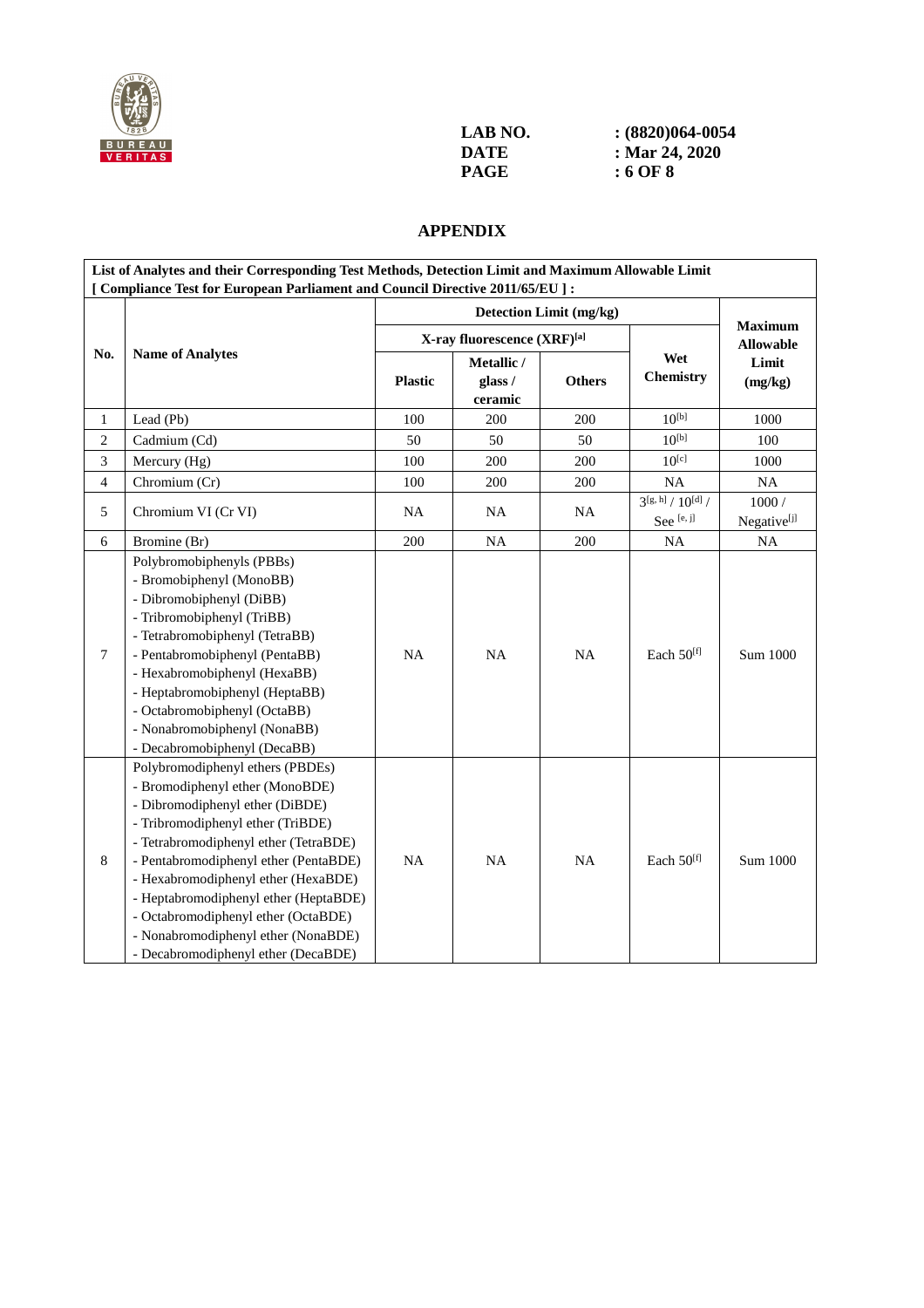

#### **List of Analytes and their Corresponding Test Methods, Detection Limit and Maximum Allowable Limit [ Compliance Test for European Parliament and Council Directive 2011/65/EU ] :**

 $NA = Not applicable$ 

- [a] Test method with reference to International Standard IEC 62321-3-1: 2013.
- [b] Test method with reference to International Standard IEC 62321-5: 2013.
- [c] Test method with reference to International Standard IEC 62321-4: 2017.
- [d] Polymers and Electronics Test method with reference to International Standard IEC 62321-7-2:2017.
- [e] Metal Test method with reference to International Standard IEC 62321-7-1: 2015.
- [f] Test method with reference to International Standard IEC 62321-6: 2015.
- [g] Leather Test method International Standard ISO 17075-1:2017.
- [h] Other Than Metal, Leather, Polymers and Electronics Test method with reference to International Standard ISO 17075-1:2017.
- [i] The principle of this method was evaluated and supported by two studies organized by IEC TC 111 WG3. These studies were focused on detecting the presence of Cr VI in the corrosion protection coatings on metallic samples. Result(s) of Cr VI for metallic material(s) was (were) expressed in term of positive and negative. Negative means the
- $[j]$ absence of Cr VI on the tested areas and the result(s) was (were) regarded as in compliance with European Parliament and Council Directive 2011/65/EU, Article 4(1). While, positive means the presence of Cr VI on tested areas and the result(s) was (were) regarded as in conflict with European Parliament and Council Directive 2011/65/EU, Article 4(1).

#### **Testing Approach [ Compliance Test for European Parliament and Council Directive 2011/65/EU ] :**

The testing approach was with reference to the following document(s).

- 1 International Standards IEC 62321-1: 2013 and IEC 62321-2: 2013
- <sup>2</sup>"RoHS Enforcement Guidance Document Version 1" by EU RoHS Enforcement Authorities Informal Network. (May 2006)
- <sup>3</sup>"RoHS Regulations Government Guidance Notes" by United Kingdom Department for Business Innovation & Skills. (February 2011)
- <sup>4</sup>"Final Report to RoHS substances (Hg, Pb, Cr(VI), Cd, PBB and PBDE) in electrical and electronic equipment in Belgium" by Belgium Federal Public Service Health, Food Chain Safety and Environment. (November 2005)